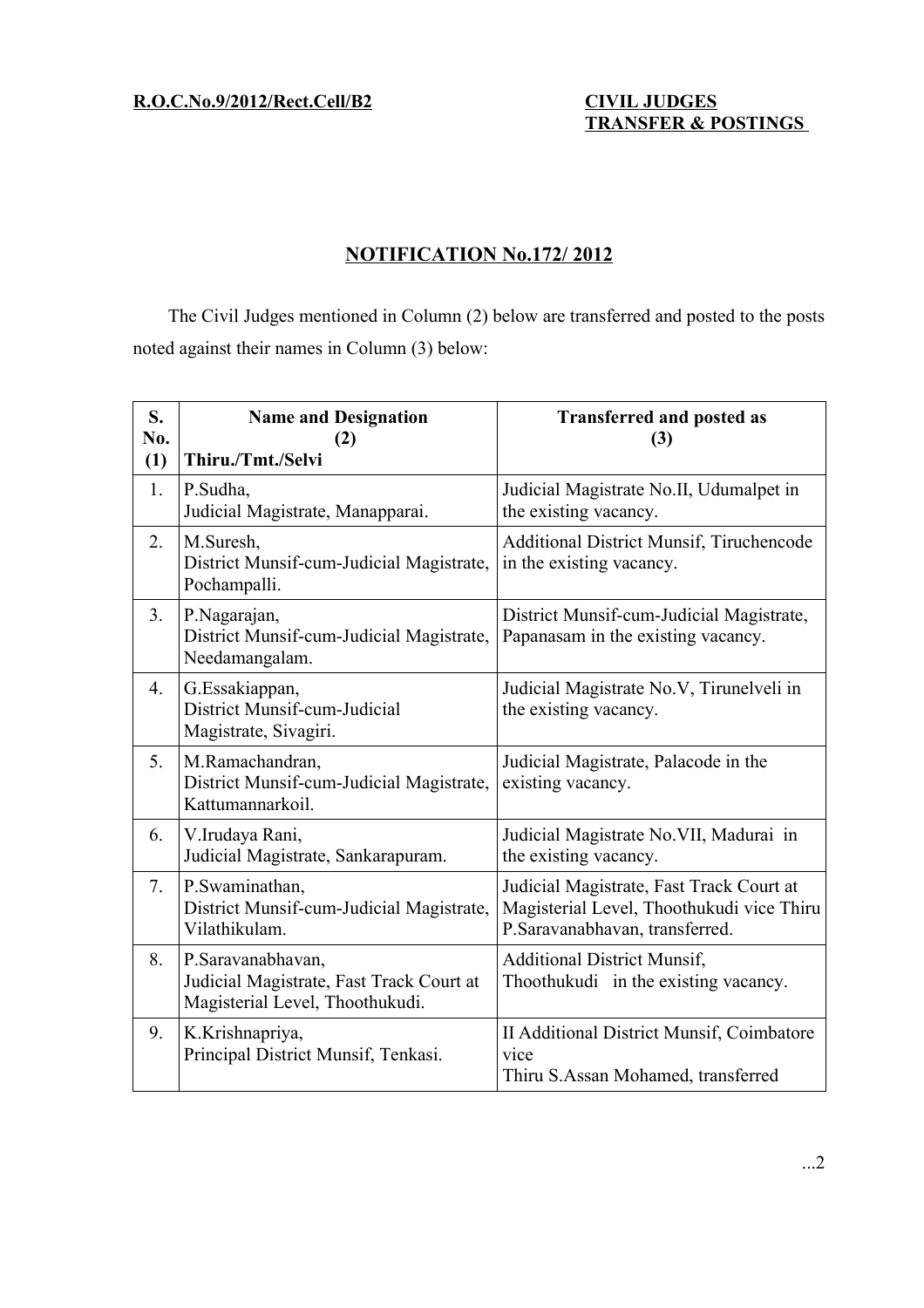| S.<br>No. | <b>Name and Designation</b><br>(2)                                                                     | <b>Transferred and posted as</b><br>(3)                                         |
|-----------|--------------------------------------------------------------------------------------------------------|---------------------------------------------------------------------------------|
| (1)       | Thiru./Tmt./Selvi                                                                                      |                                                                                 |
| 10        | S.Assan Mohamed,<br><b>II Additional District Munsif,</b><br>Coimbatore.                               | <b>III Additional District Munsif, Coimbatore</b><br>in the existing vacancy.   |
| 11.       | K.S.Jayamangalam,<br>Judicial Magistrate, Katpadi.                                                     | Principal District Munsif, Alandur in the<br>existing vacancy.                  |
| 12.       | R.Rani,<br>District Munsif, Gobichettipalayam.                                                         | Judicial Magistrate No.I,<br>Gobichettipalayam in the existing<br>vacancy.      |
| 13.       | S.John Sundarlal Suresh,<br>Judicial Magistrate, Fast Track Court<br>at Magisterial Level-II, Madurai. | Additional District Munsif, Lalgudi in the<br>existing vacancy.                 |
| 14.       | S.Madhava Ramanujam<br>Judicial Magistrate No.I, Erode.                                                | District Munsif-cum-Judicial Magistrate,<br>Shencottah in the existing vacancy. |
| 15        | E.Rajendrakannan,<br>XII Judge,<br>Court of Small Causes, Chennai.                                     | X Judge, Court of Small Causes, Chennai<br>in the existing vacancy.             |
| 16        | E.Bakthavachalu,<br>XIII Judge,<br>Court of Small Causes, Chennai.                                     | XI Judge, Court of Small Causes, Chennai<br>in the existing vacancy.            |
| 17        | T.S.P.Jayasudha,<br>XV Judge,<br>Court of Small Causes, Chennai.                                       | XII Judge, Court of Small Causes,<br>Chennai vice Thiru E.Rajendrakannan.       |
| 18        | S.Tamilselvi,<br>XVI Judge,<br>Court of Small Causes, Chennai.                                         | XIII Judge, Court of Small Causes,<br>Chennai<br>vice Thiru E.Bakthavachalu.    |
| 19        | N.Shanthi,<br>Additional District Munsif, Villupuram.                                                  | Principal District Munsif, Villupuram in<br>the existing vacancy.               |
| 20        | A.Geetha,<br><b>II Additional District Munsif-cum-</b><br>Judicial Magistrate No.I, Kumbakonam.        | I Additional District Munsif,<br>Kumbakonam in the existing vacancy.            |
| 21        | C.Jayasree,<br><b>Additional District Munsif,</b><br>Tiruvannamalai.                                   | Principal District Munsif, Tiruvannamalai<br>in the existing vacancy.           |
| 22        | K.Mohan,<br><b>Additional District Munsif-cum-Judicial</b><br>Magistrate, Ambur.                       | Principal District Munsif, Ambur in the<br>existing vacancy.                    |
| 23        | D.Baskar,<br><b>I Additional District Munsif-cum-</b><br>Judicial Magistrate No.I, Ulundurpet.         | Principal District Munsif, Ulundurpet in<br>the existing vacancy.               |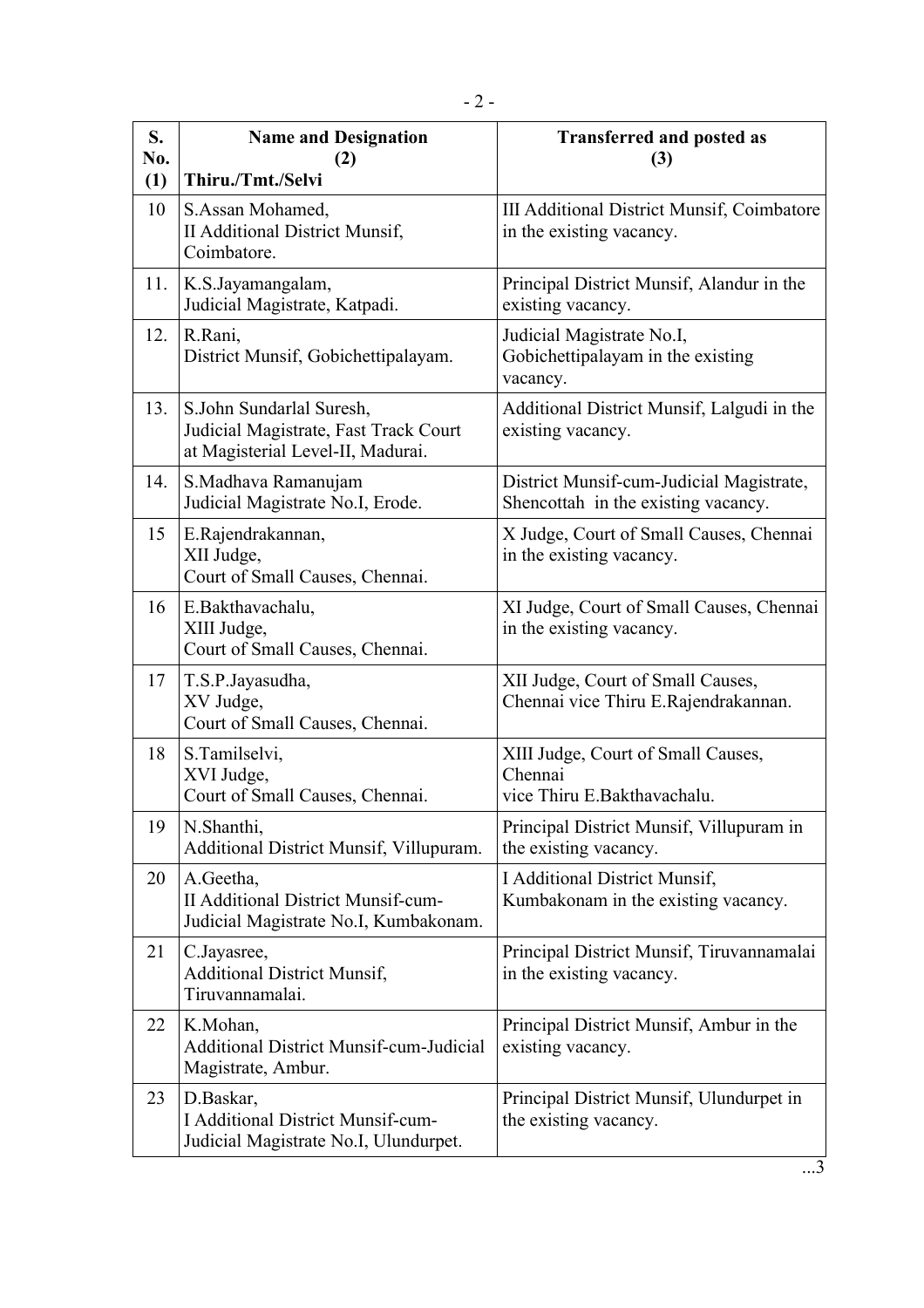| S.<br>No. | <b>Name and Designation</b><br>(2)<br>Thiru./Tmt./Selvi                 | <b>Transferred and posted as</b>                                     |
|-----------|-------------------------------------------------------------------------|----------------------------------------------------------------------|
|           | S.Syed Barkathullah,<br>I Additional District Munsif,<br>Virudhachalam. | Principal District Munsif, Virudhachalam<br>in the existing vacancy. |

#### HIGH COURT, MADRAS. DATED:11.10.2012. REGISTRAR GENERAL.

#### **To**

- 1. The Officers concerned.
- 2. The Offices of the Officers concerned.
- 3. The Judicial Magistrate No.II, Udumalpet.
- 4. The Additional District Munsif, Tiruchengode / Thoothukudi / Lalgudi.
- 5. The District Munsif-cum-Judicial Magistrate, Papanasam / Shencottah.
- 6. The Judicial Magistrate No.V, Tirunelveli.
- 7. The Judicial Magistrate, Palacode.
- 8. The Judicial Magistrate No.VII, Madurai.
- 9. The III Additional District Munsif, Coimbatore.
- 10.The Principal District Munsif, Alandur / Villupuram / Tiruvannamalai / Ambur / Ulundurpet / Virudhachalam.
- 11.The Judicial Magistrate No.I, Gobichettipalayam.
- 12.The X Judge, Court of Small Causes, Chennai.
- 13.The XI Judge, Court of Small Causes, Chennai.
- 14.The I Additional District Munsif, Kumbakonam.
- 15.The Chief Judge, Court of Small Causes, Chennai.
- 16.The Principal District Judge / District Judge, Tiruchirappalli / Krishnagiri / Tiruvarur / Tirunelveli / Cuddalore / Villupuram / Thoothukudi / Coimbatore / Vellore / Erode / Madurai / Tiruppur / Namakkal / Thanjavur / Dharmapuri / Kancheepuram @ Chengalpattu / Tiruvannamalai
- 17.The Chief Judicial Magistrate, Tiruchirappalli / Krishnagiri / Tiruvarur / Tirunelveli / Cuddalore / Villupuram / Thoothukudi / Coimbatore / Vellore / Erode / Madurai / Tiruppur / Namakkal / Thanjavur @ Kumbakonam / Dharmapuri / Chengalpattu / Tiruvannamalai.
- 18.The Senior Accounts Officer (GAD-IV), O/o the Principal Accountant General (A & E), Chennai-18.
- 19.The Pay and Accounts Officer, Madurai.
- 20.The Treasury Officer, Tiruchirappalli / Krishnagiri / Tiruvarur / Tirunelveli / Cuddalore/ Villupuram / Thoothukudi / Coimbatore / Vellore / Erode / Tiruppur / Namakkal / Thanjavur / Dharmapuri / Kancheepuram / Tiruvannamalai.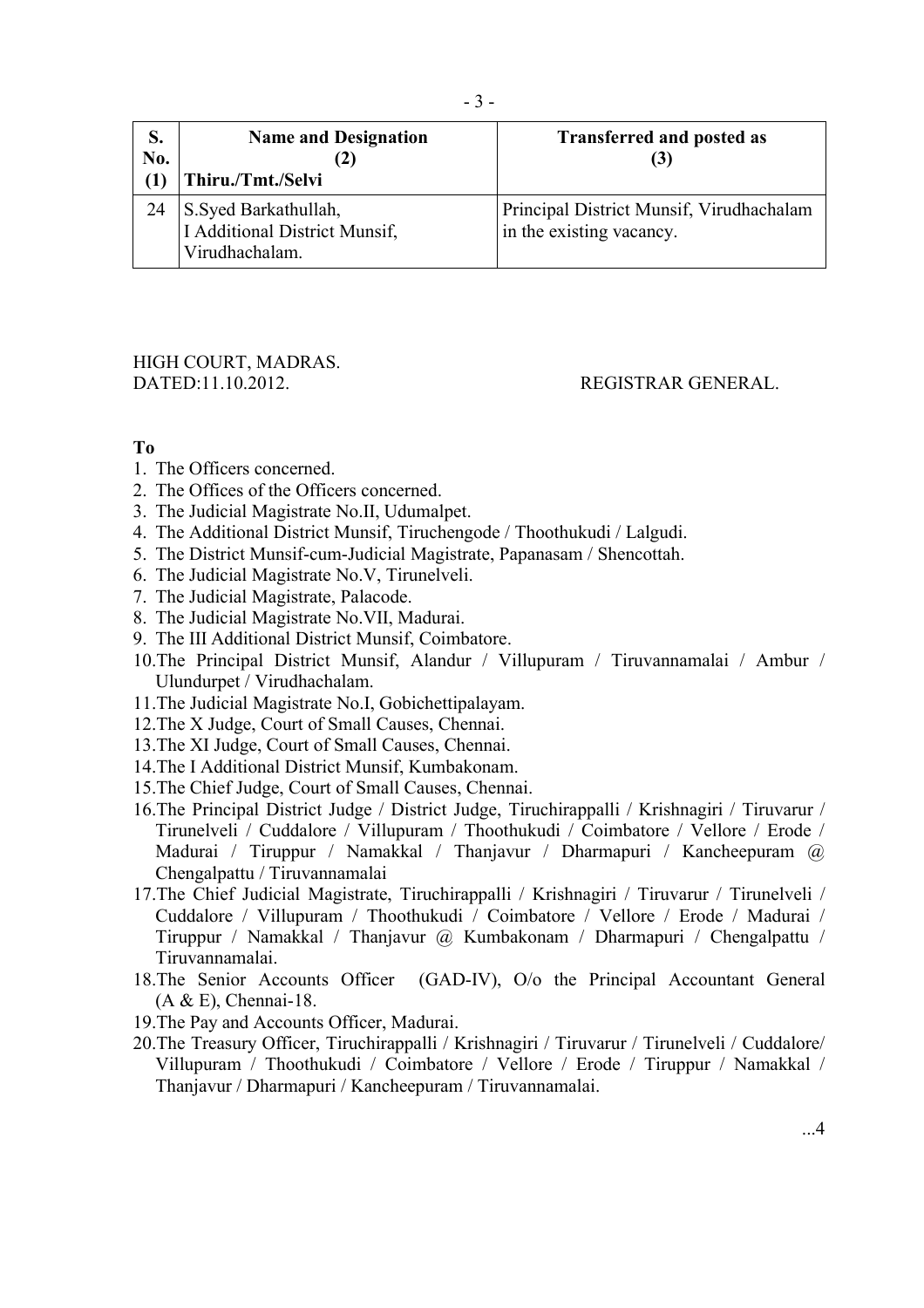Copy to:-

- 1. The Chief Secretary to Government, Secretariat, Chennai-9.
- 2. The Secretary to Government, Home / Public / Labour and Employment / Revenue/ Law / Commercial Taxes Department, Secretariat,Chennai-9.
- 3. The Secretary to His Excellency The Governor, Raj Bhavan, Chennai-22.
- 4. The Secretary to the Hon'ble Chief Minister, Secretariat, Chennai-9.
- 5. The Registrar (Judicial), High Court, Madras.
- 6. The Registrar (Vigilance), High Court, Madras. (12 copies).
- 7. The Additional Registrar (Vigilance), High Court, Madras.
- 8. The Registrar (Administration), High Court, Madras.
- 9. The Registrar (Management), High Court, Madras.
- 10.The Joint Registrar-cum-Private Secretary to the Hon'ble The Chief Justice, High Court, Madras.
- 11.The Registrar (Judicial), Madurai Bench of Madras High Court, Madurai.
- 12.The Registrar (Administration), Madurai Bench of Madras High Court, Madurai.
- 13.The Director, Tamil Nadu State Judicial Academy, Chennai.
- 14.The Assistant Registrar, Admn.I / Admn.II / Per.Admn. / A.S. / Rules / Computer, High Court, Madras.
- 15.The Section Officer, 'C' / Computer / 'C1' / 'D' / 'F' / 'G' / Budget / 'B5' / Library / Stationery / Legal Cell, High Court, Madras.
- 16.The Technical Director, NIC, High Court, Madras.
- 17.The Secretary, Tamil Nadu Judicial Officers Association, Chennai.
- 18.The Record Keeper, A.D. Records, High Court, Madras.

+ Spare 5.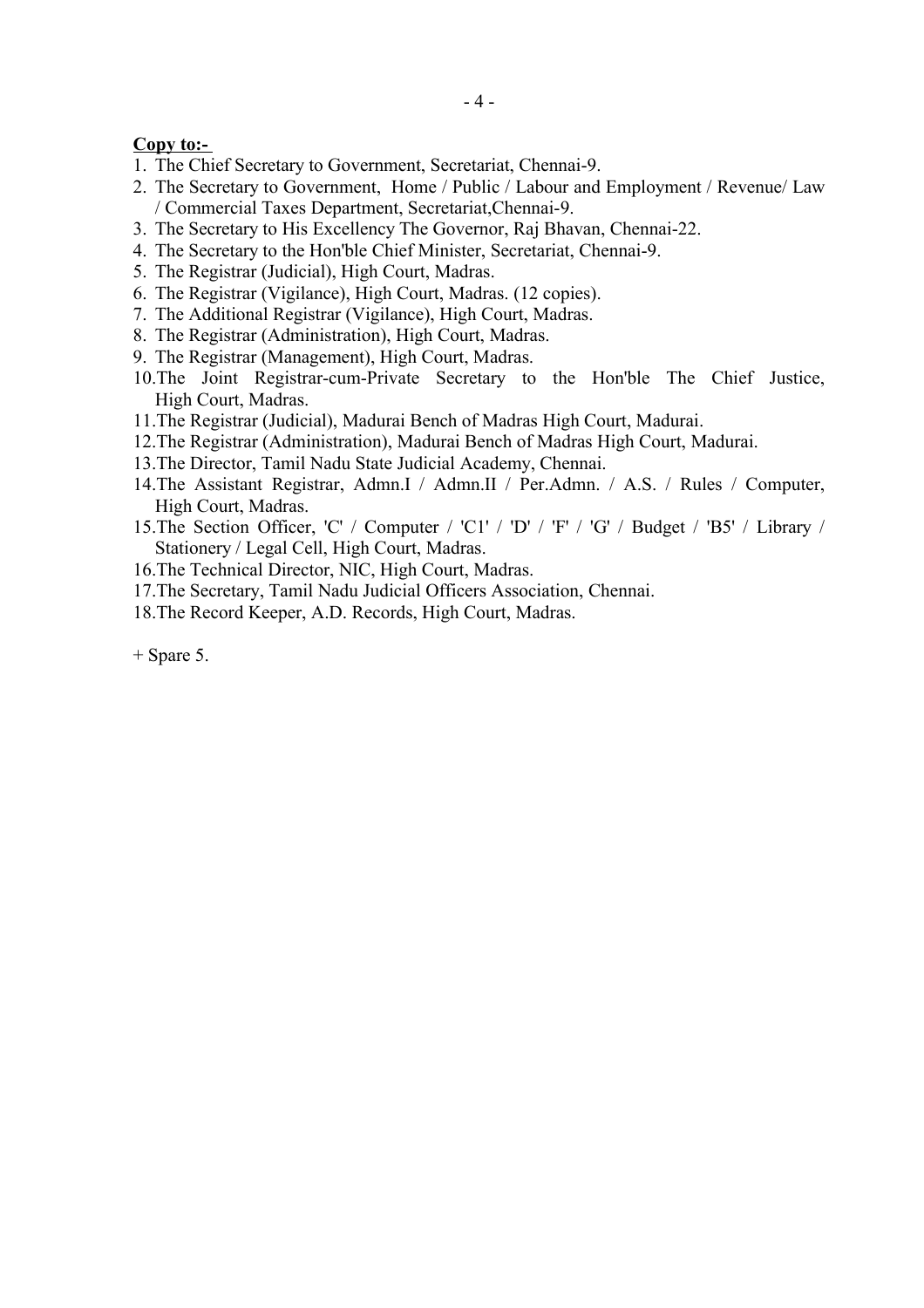### **NOTIFICATION No. 173 / 2012**

The candidates mentioned in Column (2) below, provisionally selected for appointment to the post of Civil Judge by direct recruitment and appointed to act temporarily as Civil Judges in the Tamil Nadu State Judicial Service in G.O.(4D) No.71, Home (Courts.I) Department, dated 10.09.2012, are posted to the posts mentioned in Column (3) against their respective names :-

| S.No<br>(1)    | <b>Name of the Candidates</b><br>(2)<br>Thiru / Tmt. / Selvi | <b>Posted as</b><br>(3)                                                                                                       |
|----------------|--------------------------------------------------------------|-------------------------------------------------------------------------------------------------------------------------------|
| 1              | C.Sasikumar                                                  | XIV Judge, Court of Small Causes, Chennai in the<br>existing vacancy.                                                         |
| $\overline{2}$ | R.Barathi Raja                                               | Judicial Magistrate, Fast Track Court at Magisterial<br>Level-II, Madurai vice Thiru S.John Sundarlal<br>Suresh, transferred. |
| 3              | C.Vediyappan                                                 | Judicial Magistrate, Fast Track Court at Magisterial<br>Level-I, Coimbatore in the existing vacancy.                          |
| $\overline{4}$ | K.Kumarasiyam                                                | District Munsif, Manapparai in the existing vacancy.                                                                          |
| 5              | R.Mohana                                                     | District Munsif, Attur in the existing vacancy.                                                                               |
| 6              | N.Mohanraj                                                   | Principal District Munsif, Tenkasi vice<br>Ms.K.Krishnapriya, transferred.                                                    |
| $\overline{7}$ | R.Premanand                                                  | Judicial Magistrate No.I, Tiruppathur in the existing<br>vacancy.                                                             |
| 8              | P.M.Raikhana Parveen                                         | Judicial Magistrate, Sathankulam in the existing<br>vacancy.                                                                  |
| 9              | A.Tamilselvan                                                | Additional District Munsif, Villupuram vice<br>Ms.N.Shanthi, transferred.                                                     |
| 10             | S.Saranya                                                    | II Additional District Munsif, Bhavani in the existing<br>vacancy.                                                            |
| 11             | M.Samundeeswari Prabha                                       | Additional District Munsif, Cuddalore in the existing<br>vacancy.                                                             |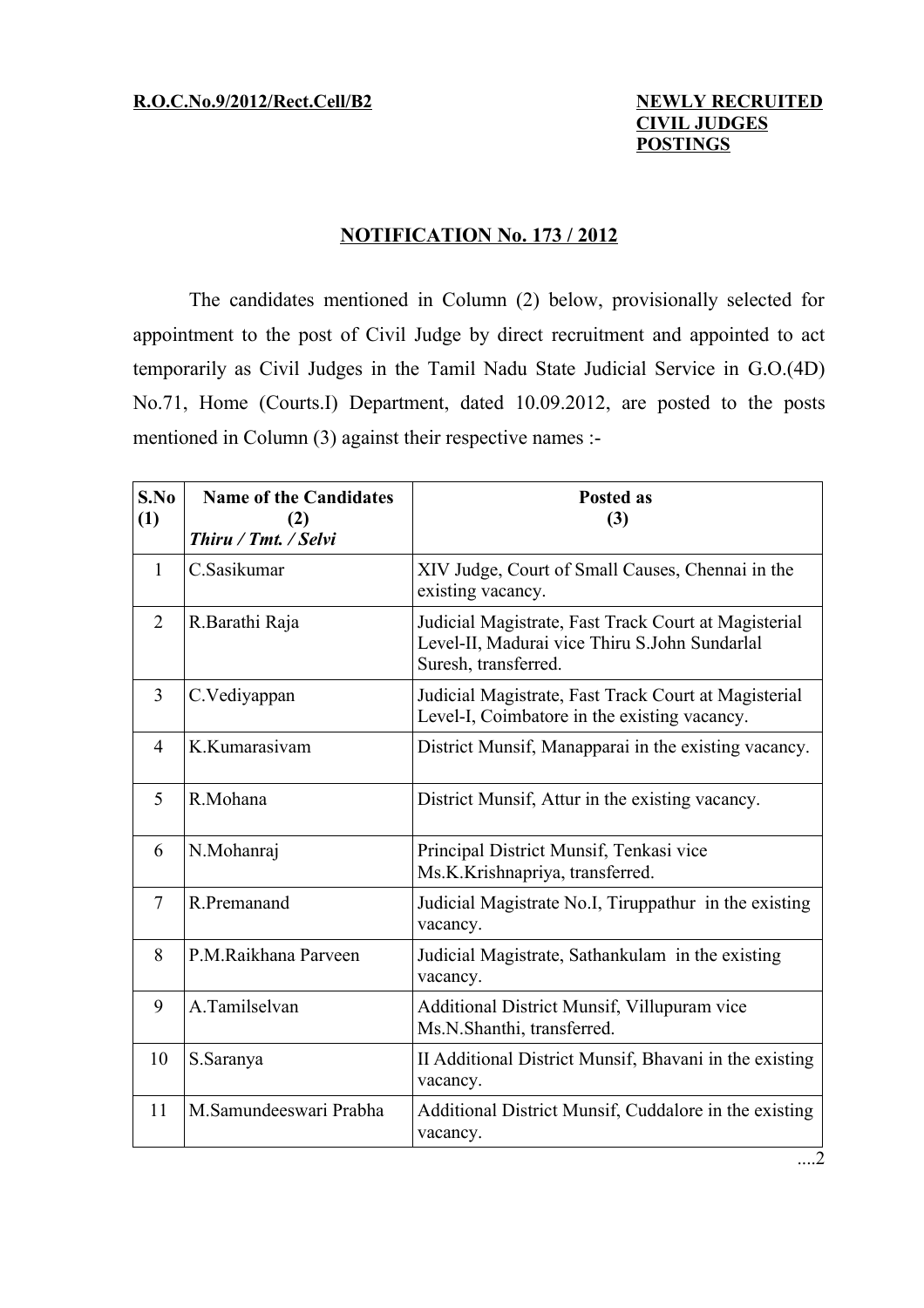| S.No<br>(1) | <b>Name of the Candidates</b><br>(2) | <b>Posted as</b><br>(3)                                                                                            |
|-------------|--------------------------------------|--------------------------------------------------------------------------------------------------------------------|
|             | Thiru / Tmt. / Selvi                 |                                                                                                                    |
| 12          | P.T.Jenifer                          | Additional District Munsif, Ariyalur in the existing<br>vacancy.                                                   |
| 13          | K.Gopinath                           | Judicial Magistrate No.I, Dharmapuri in the existing<br>vacancy.                                                   |
| 14          | C.B.Vedagiri                         | Judicial Magistrate No.I, Dindigul in the existing<br>vacancy.                                                     |
| 15          | P.Kavitha                            | I Additional District Munsif, Nagercoil in the<br>existing vacancy.                                                |
| 16          | K.Muniraja                           | Additional District Munsif, Karur in the existing<br>vacancy.                                                      |
| 17          | T.Rajakumar                          | Judicial Magistrate No.II, Krishnagiri in the existing<br>vacancy.                                                 |
| 18          | L.Shakila                            | District Munsif, Nagapattinam in the existing<br>vacancy.                                                          |
| 19          | S. Thangaraj                         | Judicial Magistrate, Fast Track Court at Magisterial<br>Level, Coonoor in the existing vacancy.                    |
| 20          | M.Manikandan                         | District Munsif, Aranthangi in the existing vacancy.                                                               |
| 21          | K.Bharathi                           | Judicial Magistrate No.II, Ramanathapuram in the<br>existing vacancy.                                              |
| 22          | V.Venkatesaperumal                   | Judicial Magistrate No.II, Sivagangai in the existing<br>vacancy.                                                  |
| 23          | S.Muthu Maharajan                    | <b>II Additional District Munsif-cum-Judicial</b><br>Magistrate No.I, Kumbakonam vice Ms.A.Geetha,<br>transferred. |
| 24          | M.Sadiq Basha                        | Judicial Magistrate, Fast Track Court at Magisterial<br>Level, Theni in the existing vacancy.                      |
| 25          | S. Thangamani                        | Judicial Magistrate, Tiruttani in the existing<br>vacancy.                                                         |
| 26          | Anitha Anand                         | Additional District Munsif, Tiruvannamalai vice<br>Ms.C.Jayasree, transferred.                                     |
| 27          | M.Mahalakshmi                        | District Munsif, Tiruthuraipoondi in the existing<br>vacancy.                                                      |
| 28          | B.S.Kalaivani                        | XV Judge, Court of Small Causes, Chennai vice<br>Ms.T.S.P.Jayasudha, transferred.                                  |
| 29          | H.Mohamed Ansari                     | Judicial Magistrate No.II, Attur in the existing<br>vacancy.                                                       |

....3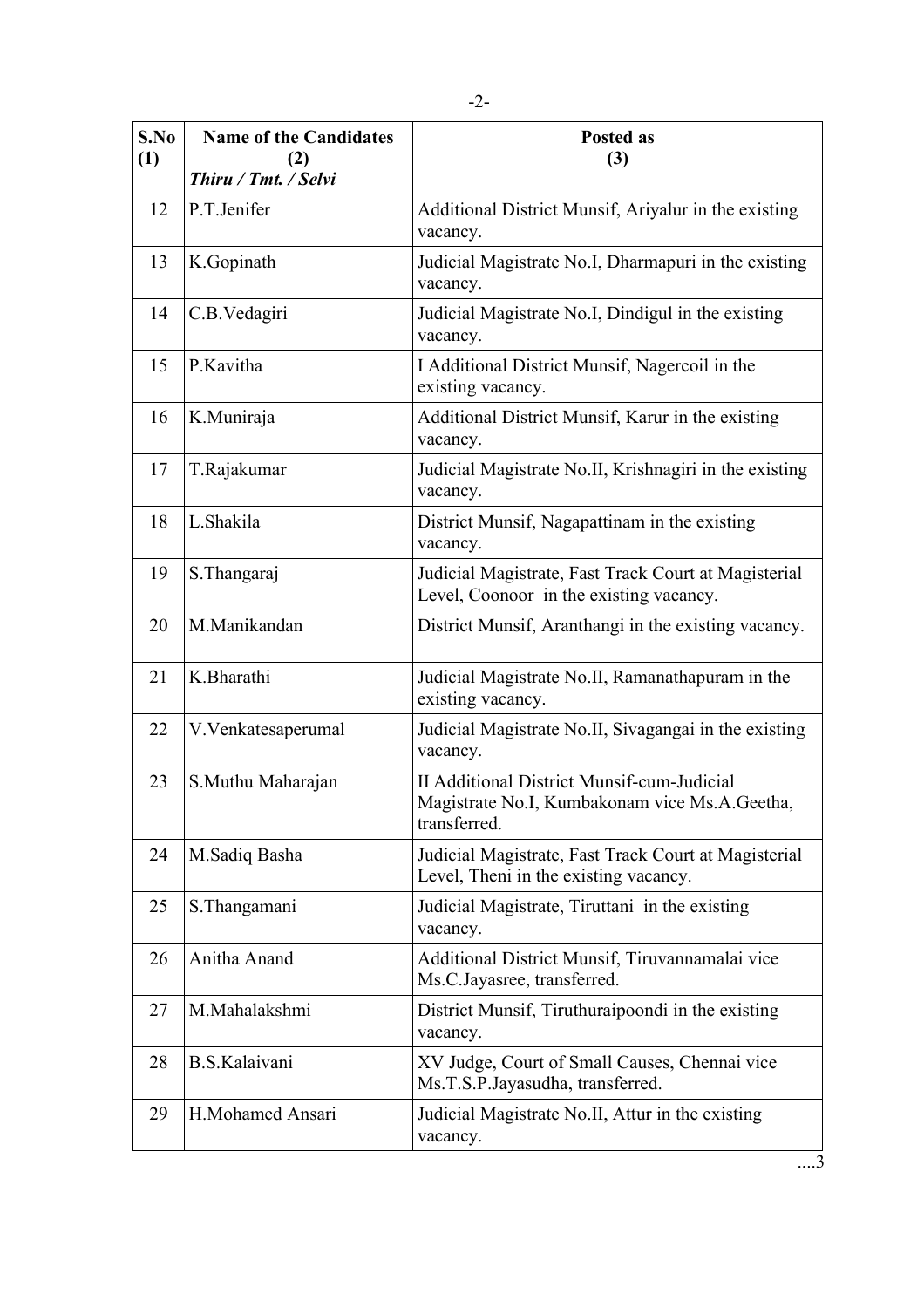| S.No<br>(1) | <b>Name of the Candidates</b><br>(2) | <b>Posted as</b><br>(3)                                                                                  |
|-------------|--------------------------------------|----------------------------------------------------------------------------------------------------------|
|             | Thiru / Tmt. / Selvi                 |                                                                                                          |
| 30          | C.Vijaykarthik                       | Judicial Magistrate No.II, Coimbatore in the existing<br>vacancy.                                        |
| 31          | N.Kamaraj                            | Judicial Magistrate, Musiri in the existing vacancy.                                                     |
| 32          | R.Jagatheeswari                      | Judicial Magistrate, Tenkasi in the existing vacancy.                                                    |
| 33          | B.Raja                               | District Munsif, Arakkonam in the existing vacancy.                                                      |
| 34          | D.Mohankumar                         | Additional District Munsif, Tindivanam in the<br>existing vacancy.                                       |
| 35          | P.Sudha                              | Judicial Magistrate, Sathyamangalam in the existing<br>vacancy.                                          |
| 36          | C.Suresh Kumar                       | Additional District Munsif, Chidambaram in the<br>existing vacancy.                                      |
| 37          | S.Muthu Murugan                      | Judicial Magistrate, Jayamkondam in the existing<br>vacancy.                                             |
| 38          | R.Rathinavelpandian                  | Judicial Magistrate No.II, Dharmapuri in the existing<br>vacancy.                                        |
| 39          | S.Santhanakrisnasamy                 | Judicial Magistrate No.III, Dindigul in the existing<br>vacancy.                                         |
| 40          | D.Marikkalai                         | II Additional District Munsif, Nagercoil in the<br>existing vacancy.                                     |
| 41          | J.Anvar Sathath                      | Judicial Magistrate, Fast Track Court at Magisterial<br>Level, Karur in the existing vacancy.            |
| 42          | N.Alicia                             | Judicial Magistrate No.II, Nagapattinam in the<br>existing vacancy.                                      |
| 43          | R.Tamilselvi                         | Principal District Munsif-cum-Judicial Magistrate,<br>Gudalur in the existing vacancy.                   |
| 44          | M.Shivaji Chelliah                   | District Munsif, Mudukulathur in the existing<br>vacancy.                                                |
| 45          | S.Nalinakumar                        | Additional District Munsif, Karaikudi in the existing<br>vacancy.                                        |
| 46          | S.Umamaheswari                       | Principal District Munsif-cum-Judicial Magistrate,<br>Vandavasi in the existing vacancy.                 |
| 47          | S.Somasundaram                       | Judicial Magistrate, Fast Track Court at Magisterial<br>Level, Tiruthuraipoondi in the existing vacancy. |

....4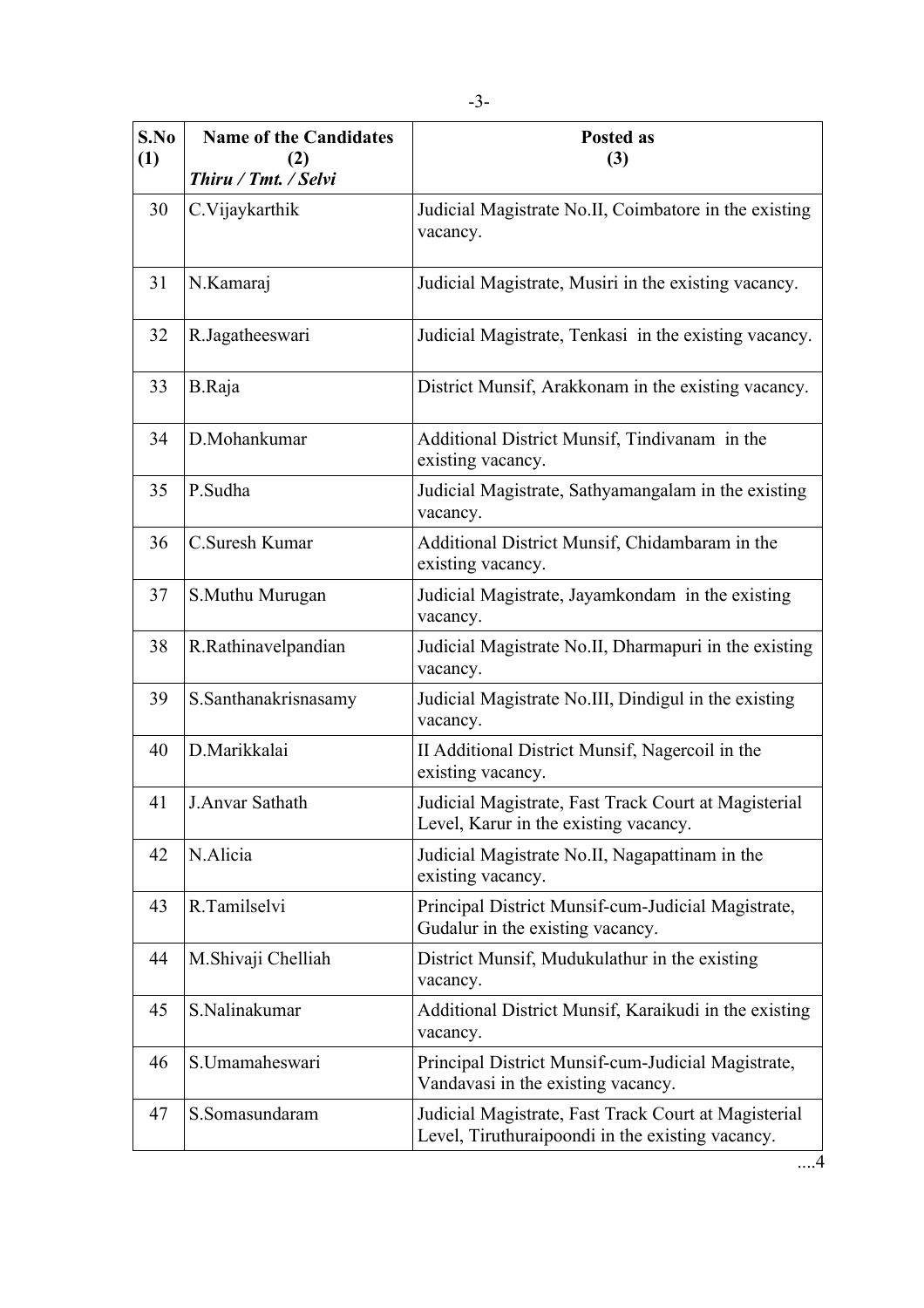| S.No<br>(1) | <b>Name of the Candidates</b><br>(2) | <b>Posted as</b><br>(3)                                                                              |
|-------------|--------------------------------------|------------------------------------------------------------------------------------------------------|
|             | Thiru / Tmt. / Selvi                 |                                                                                                      |
| 48          | C.Sundarapandian                     | Judicial Magistrate, Fast Track Court at Magisterial<br>Level, Attur in the existing vacancy.        |
| 49          | N.Sachidhanantham                    | XVI Judge, Court of Small Causes, Chennai vice<br>Ms.S.Tamilselvi, transferred.                      |
| 50          | G.Prabakaran                         | District Munsif, Thuraiyur in the existing vacancy.                                                  |
| 51          | T.Ganesh                             | Additional District Munsif, Ambasamudram in the<br>existing vacancy.                                 |
| 52          | S. Thamil Selvi                      | I Additional District Munsif, Kallakurichi in the<br>existing vacancy.                               |
| 53          | M.Dharmaprabu                        | Principal District Munsif-cum-Judicial Magistrate,<br>Vaniyambadi in the existing vacancy.           |
| 54          | M.Backiam                            | Judicial Magistrate No.I, Chidambaram in the<br>existing vacancy.                                    |
| 55          | R.Velraj                             | District Munsif, Oddanchatram in the existing<br>vacancy.                                            |
| 56          | C.Ashok Kumar                        | Judicial Magistrate No.II, Nagercoil in the existing<br>vacancy.                                     |
| 57          | M.Shunmugavel Raj                    | Judicial Magistrate, Fast Track Court at Magisterial<br>Level, Nagapattinam in the existing vacancy. |
| 58          | V.Balasubramanian                    | Additional District Munsif, Gudalur in the existing<br>vacancy.                                      |
| 59          | V.Breznev                            | District Munsif, Paramakudi in the existing vacancy.                                                 |
| 60          | S.Ganesan                            | District Munsif, Devakottai in the existing vacancy.                                                 |
| 61          | S.Uma Maheswari                      | District Munsif-cum-Judicial Magistrate,<br>Valangaiman in the existing vacancy.                     |
| 62          | J.K.Dhilip                           | Additional District Munsif, Vandavasi in the<br>existing vacancy.                                    |
| 63          | Gnana Balakrishnan                   | Judicial Magistrate No.II, Mettur in the existing<br>vacancy.                                        |
| 64          | N.Suresh                             | Additional District Munsif, Sankarankoil in the<br>existing vacancy.                                 |
| 65          | M.Murugan                            | Additional District Munsif, Vaniyambadi in the<br>existing vacancy.                                  |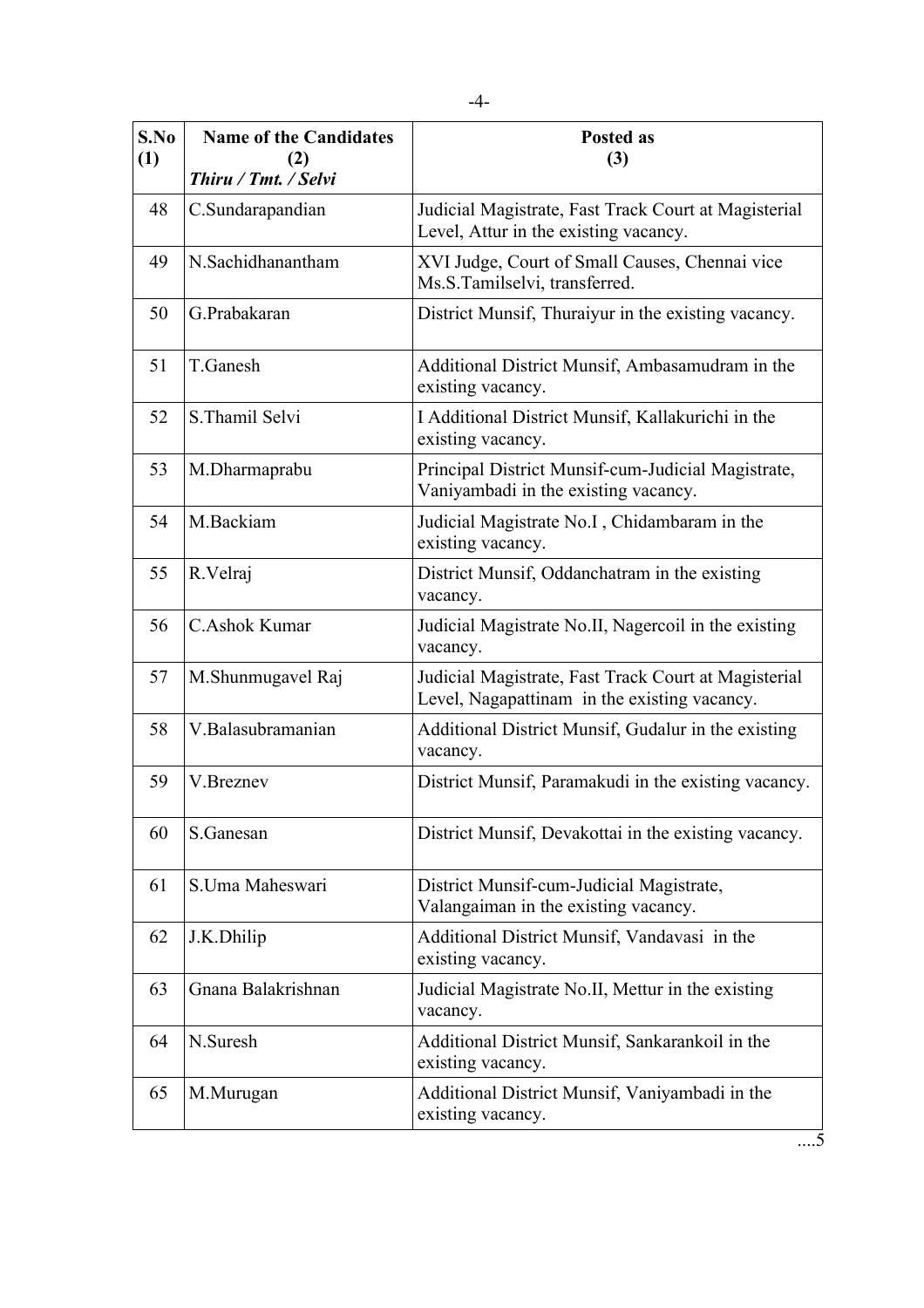| S.No<br>(1) | <b>Name of the Candidates</b><br>(2)<br>Thiru / Tmt. / Selvi | Posted as<br>(3)                                                                                           |
|-------------|--------------------------------------------------------------|------------------------------------------------------------------------------------------------------------|
| 66          | R.Karthikeyan                                                | Judicial Magistrate No.I, Panruti in the existing<br>vacancy.                                              |
| 67          | R.Karlmarx                                                   | District Munsif-cum-Judicial Magistrate,<br>Vedasandur in the existing vacancy.                            |
| 68          | A.Chellapandian                                              | II Additional District Munsif, Kuzhithurai in the<br>existing vacancy.                                     |
| 69          | V.Jagannathan                                                | Additional District Munsif, Mayiladuthurai in the<br>existing vacancy.                                     |
| 70          | S.Prabha Thomas                                              | District Munsif-cum-Judicial Magistrate, Kothagiri<br>in the existing vacancy.                             |
| 71          | K.P.Illavarasi                                               | District Munsif-cum-Judicial Magistrate,<br>Tiruvadanai in the existing vacancy.                           |
| 72          | S.Murugavel                                                  | Additional District Munsif, Chengam in the existing<br>vacancy.                                            |
| 73          | M.Ashfaq Ahamed                                              | Additional District Munsif, Valliyoor in the existing<br>vacancy.                                          |
| 74          | R.A.S.Anandaraj                                              | Additional District Munsif-cum-Judicial Magistrate,<br>Ambur vice Thiru K.Mohan, transferred.              |
| 75          | S.Chandra Sekar                                              | III Additional District Munsif, Kallakurichi in the<br>existing vacancy.                                   |
| 76          | M.Dhanabal                                                   | Judicial Magistrate No.II, Panruti in the existing<br>vacancy.                                             |
| 77          | M.Shunmuga Kani                                              | Judicial Magistrate No.II, Kuzhithurai in the existing<br>vacancy.                                         |
| 78          | B. Thangamaniganesh                                          | Judicial Magistrate No.I, Mayiladuthurai in the<br>existing vacancy.                                       |
| 79          | S.Annamalai                                                  | Additional District Munsif, Cheyyar in the existing<br>vacancy.                                            |
| 80          | P.Thirugnanasambandam                                        | Additional District Munsif, Nanguneri in the existing<br>vacancy.                                          |
| 81          | A.Selvakumar                                                 | District Munsif, Katpadi in the existing vacancy.                                                          |
| 82          | G.Manikandaraja                                              | I Additional District Munsif-cum-Judicial Magistrate<br>No.I, Ulundurpet vice Thiru D.Baskar, transferred. |
| 83          | S.Mumtaj                                                     | Additional District Munsif, Tittakudi in the existing<br>vacancy.                                          |

 $\overrightarrow{...6}$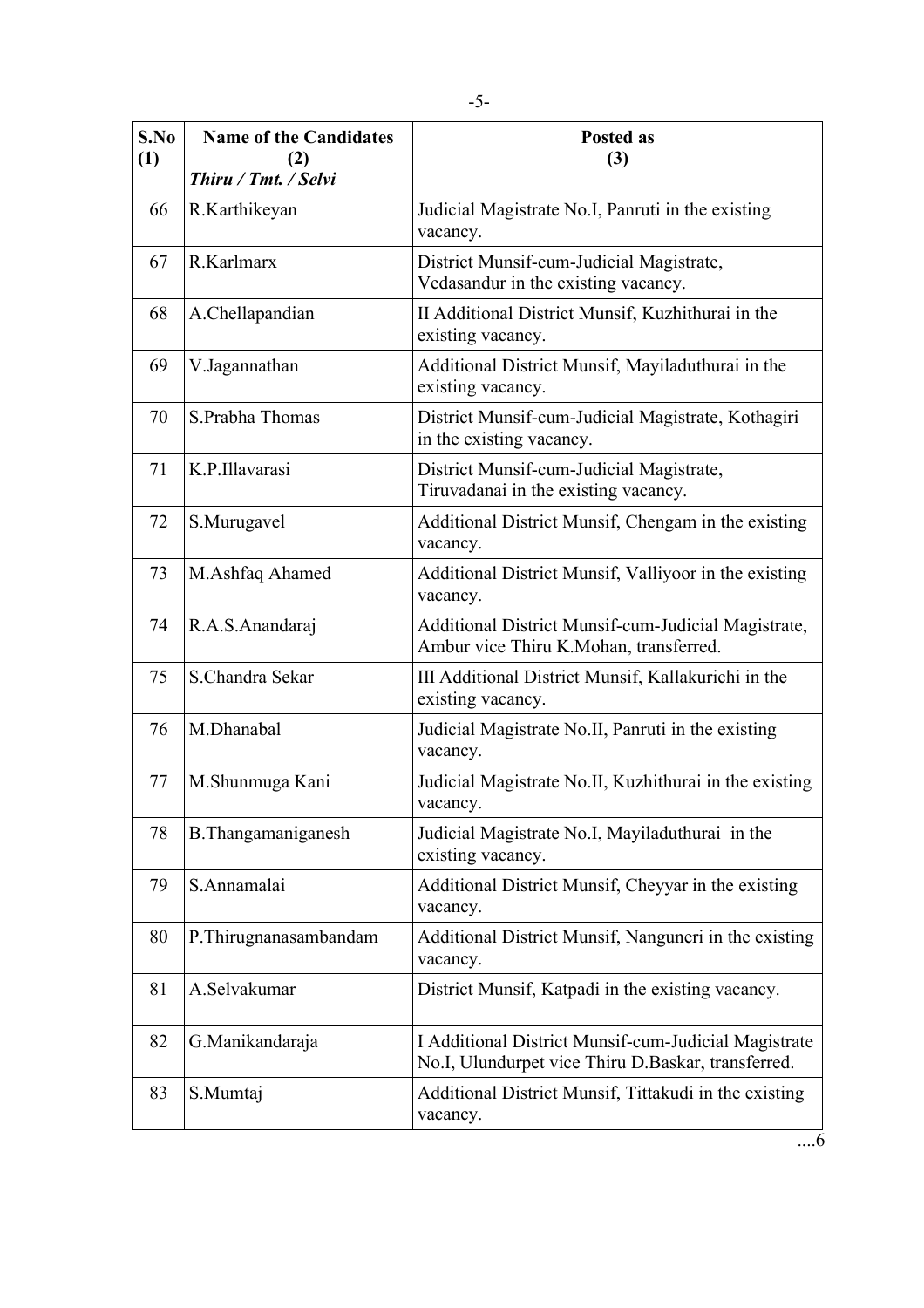| S.No<br>(1) | <b>Name of the Candidates</b><br>(2) | Posted as<br>(3)                                                                               |
|-------------|--------------------------------------|------------------------------------------------------------------------------------------------|
|             | Thiru / Tmt. / Selvi                 |                                                                                                |
| 84          | S. Jeeva Pandian                     | Additional District Munsif, Padmanabhapuram in<br>the existing vacancy.                        |
| 85          | T.Thirumal                           | Judicial Magistrate No.II, Mayiladuthurai in the<br>existing vacancy.                          |
| 86          | R.Pachiyappan                        | District Munsif, Arani in the existing vacancy.                                                |
| 87          | J.Jenitha                            | Judicial Magistrate No.I, Erode vice<br>Thiru S.Madhava Ramanujam, transferred.                |
| 88          | S.Palani                             | II Additional District Munsif, Ulundurpet in the<br>existing vacancy.                          |
| 89          | M.Dayalan                            | I Additional District Munsif, Virudhachalam vice<br>Thiru S.Syed Barkathullah, transferred.    |
| 90          | E.Damodaran                          | Judicial Magistrate, Padmanabhapuram in the<br>existing vacancy.                               |
| 91          | R.Gayathri Devi                      | District Munsif-cum-Judicial Magistrate No.I,<br>Wallajahpet in the existing vacancy.          |
| 92          | M.Ziavur Rahuman                     | Additional District Munsif, Tenkasi in the existing<br>vacancy.                                |
| 93          | R.Parthiban                          | District Munsif, Gobichettipalayam vice Tmt.R.Rani,<br>transferred.                            |
| 94          | S.Muthuraman                         | Judicial Magistrate No.II, Ulundurpet in the existing<br>vacancy.                              |
| 95          | S. Sivasubramanian                   | II Additional District Munsif, Virudhachalam in the<br>existing vacancy.                       |
| 96          | P.Deenadayalan                       | Additional District Munsif, Eraniel in the existing<br>vacancy.                                |
| 97          | M.Ramadhas                           | Judicial Magistrate, Katpadi vice Tmt.<br>K.S.Jayamangalam, transferred.                       |
| 98          | K.Sujatha                            | I Additional District Munsif, Tirukoilur in the<br>existing vacancy.                           |
| 99          | M Paramasiyam                        | District Munsif-cum-Judicial Magistrate, Portonovo<br>in the existing vacancy.                 |
| 100         | K.Srinivasan                         | District Munsif-cum-Judicial Magistrate,<br>Pochampalli vice Thiru M.Suresh, transferred.      |
| 101         | P.Murugan                            | District Munsif-cum-Judicial Magistrate,<br>Needamangalam vice Thiru P.Nagarajan, transferred. |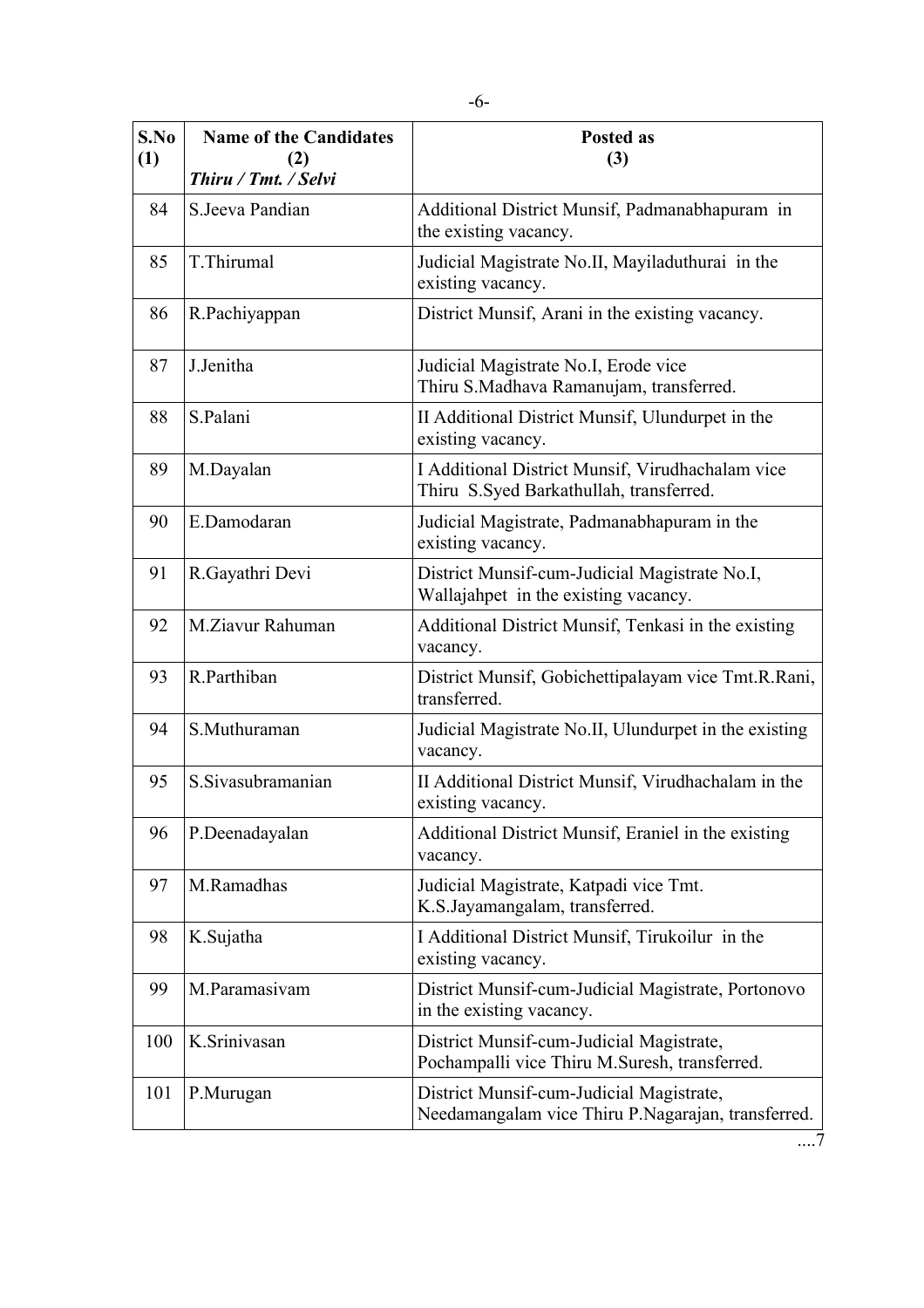| S.No<br>(1) | <b>Name of the Candidates</b><br>(2)<br>Thiru / Tmt. / Selvi | Posted as<br>(3)                                                                                       |
|-------------|--------------------------------------------------------------|--------------------------------------------------------------------------------------------------------|
| 102         | V.Raja                                                       | District Munsif-cum-Judicial Magistrate, Sivagiri<br>vice Thiru G. Essakiappan, transferred.           |
| 103         | M.Dhanalakshmi                                               | II Additional District Munsif, Tirukoilur in the<br>existing vacancy.                                  |
| 104         | K.Senthil Kumar                                              | District Munsif-cum-Judicial Magistrate,<br>Kattumannarkoil vice Thiru M.Ramachandran,<br>transferred. |
| 105         | K.Arun Kumar                                                 | Judicial Magistrate, Manapparai vice Ms.P.Sudha,<br>transferred.                                       |
| 106         | A.Dhanasekaran                                               | District Munsif-cum-Judicial Magistrate, Arcot vice<br>Ms.R.Rajeswari, transferred.                    |
| 107         | K.Sakthivel                                                  | District Munsif-cum-Judicial Magistrate, Keeranur<br>vice Ms.J.Rathika, transferred.                   |
| 108         | C.Sivakumar                                                  | Additional District Munsif, Gingee in the existing<br>vacancy.                                         |
| 109         | M.S. Varalakshmi                                             | Judicial Magistrate, Gingee in the existing vacancy.                                                   |
| 110         | R.Senthil Kumar                                              | District Munsif, Sankarapuram in the existing<br>vacancy.                                              |
| 111         | G.Gengaraj                                                   | Judicial Magistrate, Sankarapuram vice<br>Ms.V.Irudaya Rani, transferred.                              |
| 112         | G.Bharathi Prabha                                            | District Munsif-cum-Judicial Magistrate,<br>Vilathikulam vice Thiru P.Swaminathan, transferred.        |

HIGH COURT, MADRAS. Sd/G.Chockalingam, DATED:11.10.2012. REGISTRAR GENERAL.

#### **To**

- 1. The newly appointed Civil Judges concerned.
- 2. The Courts concerned.
- 3. The Chief Judge, Court of Small Causes, Chennai.
- 4. All the Principal District Judges. (except Kancheepuram, Namakkal, Perambalur, Tiruppur and Virudhunagar districts)
- 5. All the Chief Judicial Magistrates. (except Kancheepuram, Namakkal, Perambalur, Tiruppur and Virudhunagar districts)
- 6. The Senior Accounts Officer (GAD-IV), O/o the Principal Accountant General (A & E), Chennai-18.
- 7. The Pay and Accounts Officer, Madras / Madurai.
- 8. All the Treasury Officers.